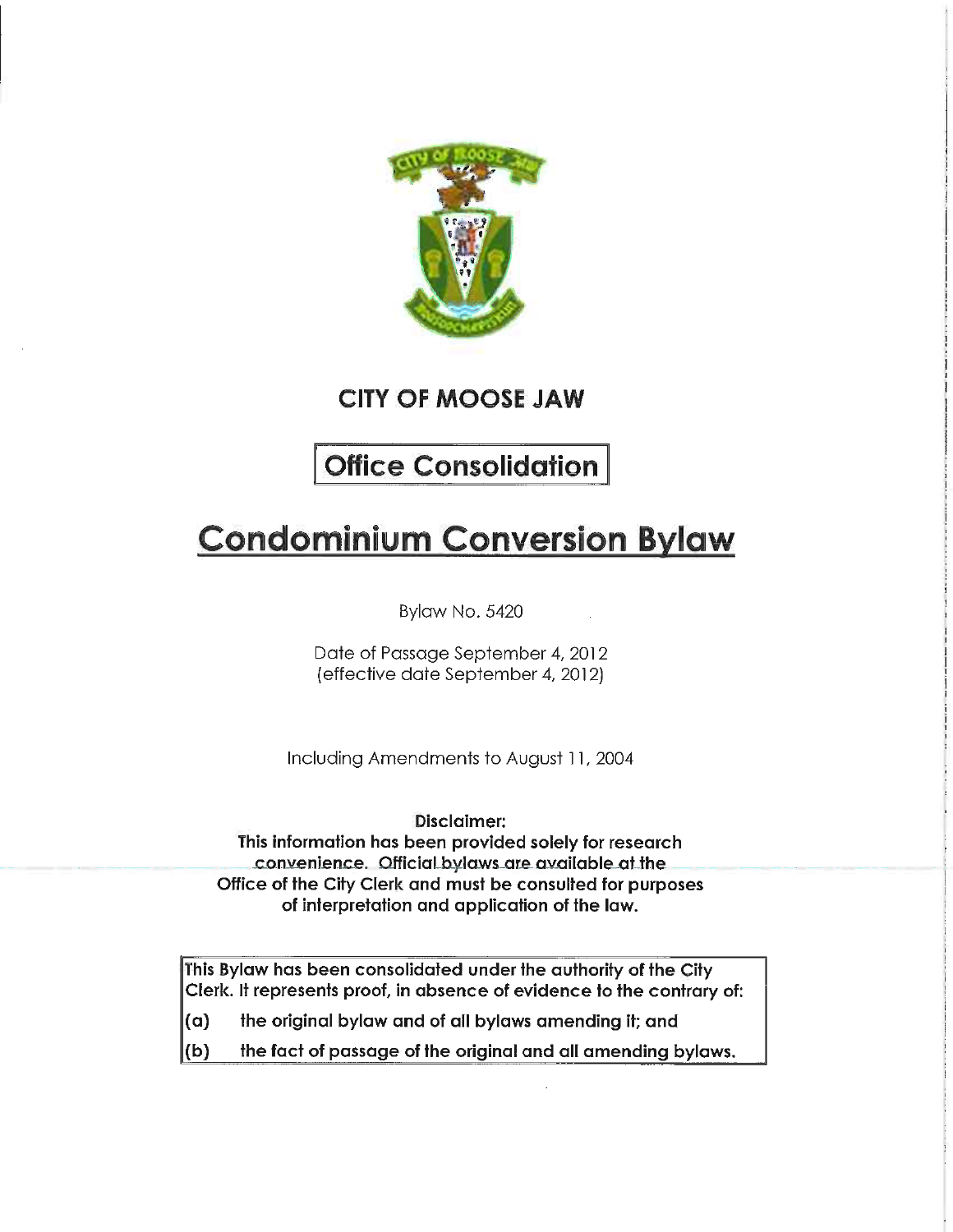AMENDMENTS DATE PASSED FORCE/EFFECT

Bylaw No. 5464 **August 11, 2004** August 11, 2004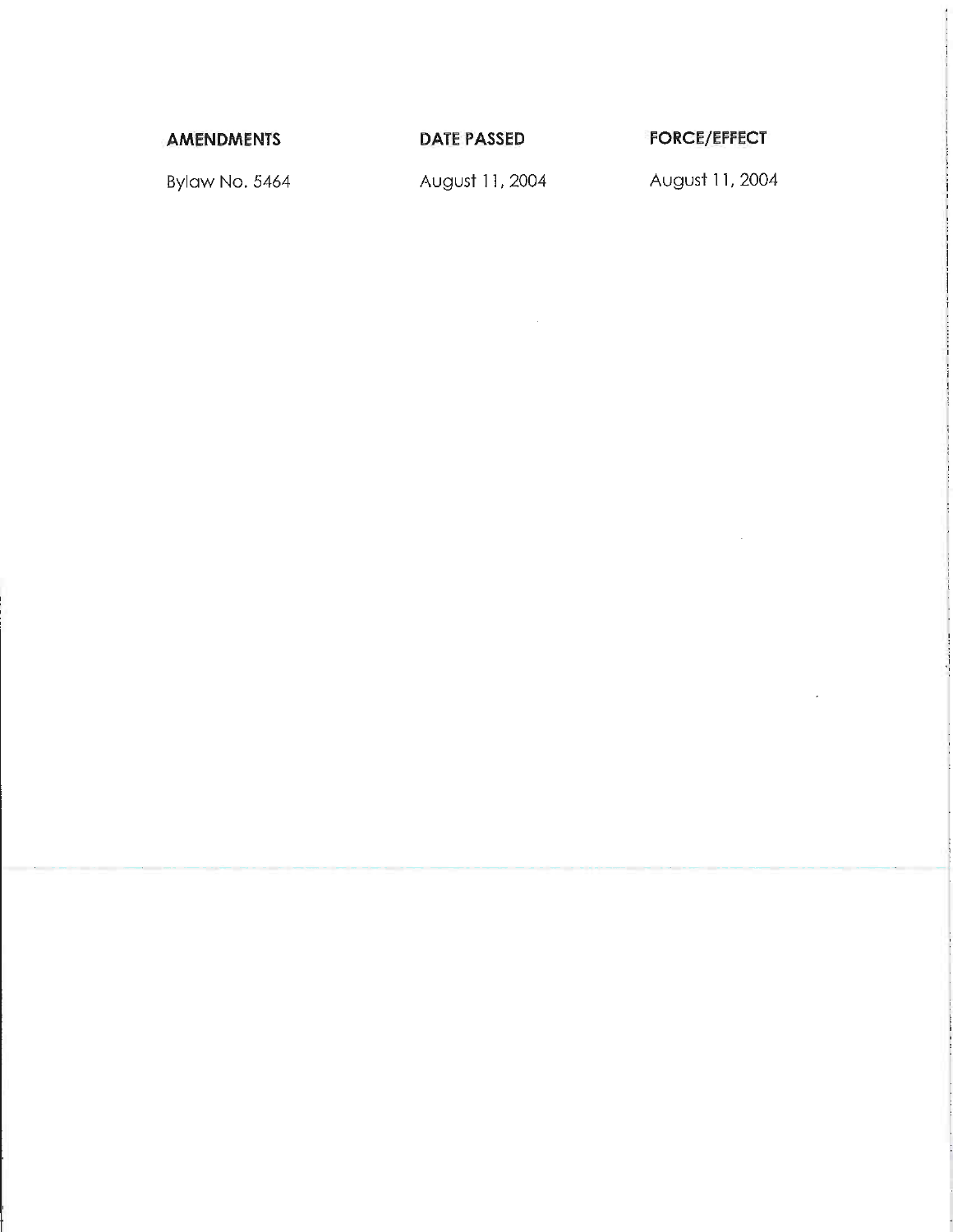## BYLAW NO. 5420

## CONDOMINIUM CONVERSION BYLAW

## THE COUNCIL OF THE CITY OF MOOSE JAW ENACTS AS FOLLOWS:

#### Purpose

1(1) The purpose of this Bylaw is to:

- (a) ensure the orderly conversion of Rental Dwelling Units into Condominium Units;
- (b) provide criteria under clause  $10(5)$ (e) of The Condominium Property Act, 1993, to satisfy the Approving Officer or Council that where a Property is subject of a Condominium Conversion:
	- (i) the conversion will not significantly reduce the availability of rental accommodation in Moose Jaw;
	- (ii) the conversion will not create significant hardship for any or all of the Tenants of the Property; and
	- (iii) the Property and the land on which it is located have the physical characteristics considered necessary by the City to make the premises suitable for conversion; and
- (c) delegate to the Approving Officer certain authority under clause  $10(1)(b)$ of The Condominium Property Act, 1993.

#### **Definitions**

- 2 In this Bylaw:
	- (a) "Application Date" means the date on which the City receives a completed Condominium Conversion Application from the owner of a Property;
	- (b) Application Fee" means the applicable fees set out in Schedule A attached to this Bylaw;
	- (c) "Approving Officer" means the City's Manager of Planning;
	- (d) "City" means the City of Moose Jaw;
	- (e) "CMHC Vacancy Rate" means the average of the two most recently published spring vacancy rates or the two most recently published fall vacancy rates closest in time to the Application Date, for Moose Jaw, based on the published Canada Mortgage and Housing Corporation's market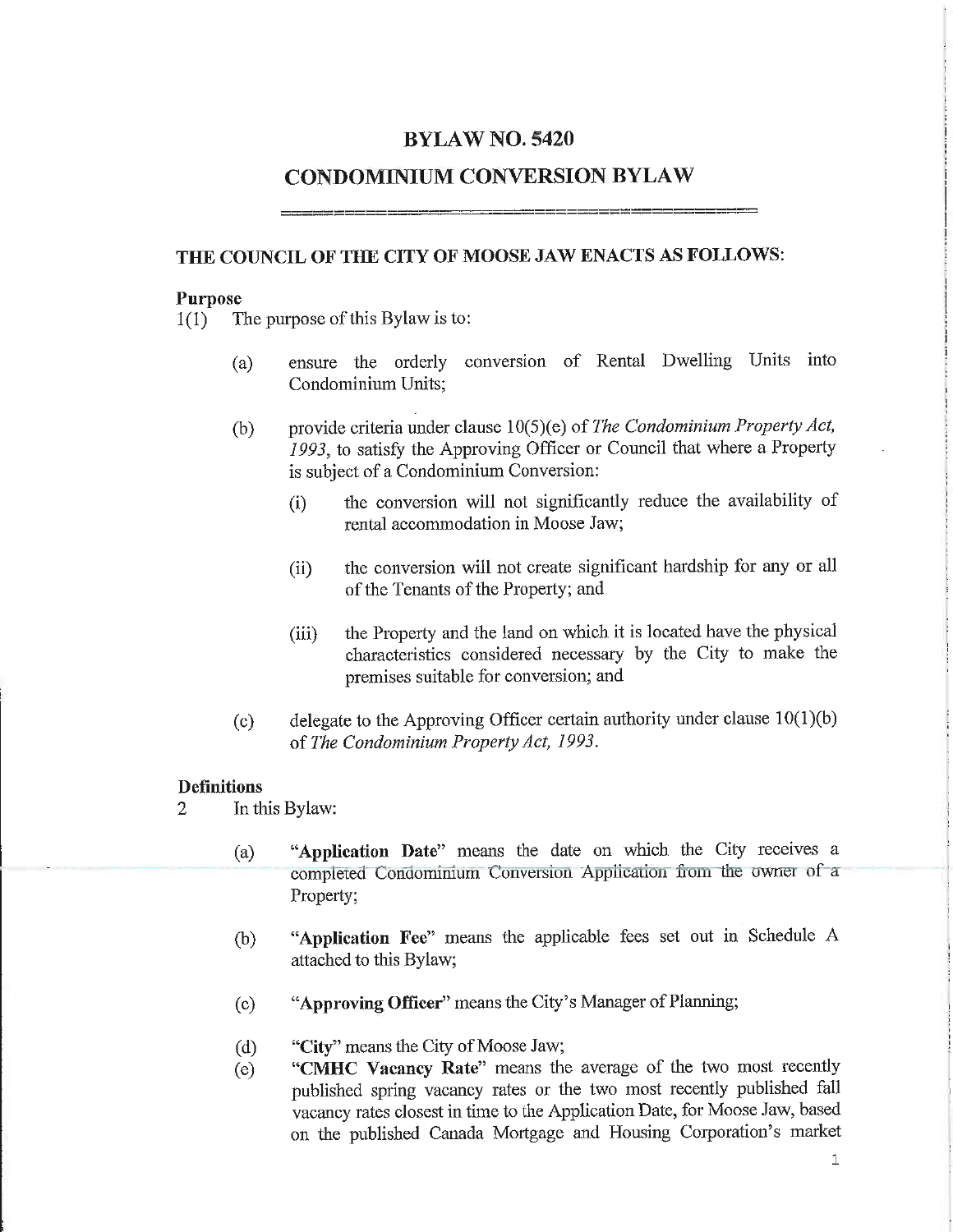rental survey,"

(Bylaw No. 5464)

- $(f)$  "Condominium" has the same meaning as prescribed in the CPAct;
- $(g)$  "Condominium Conversion" means the process of converting a Property to a Condominium, and pursuant to section 8.1 of the CPAct Regulations, includes:
	- (i) the demolition of all or part of a Property that would result in any Tenant receiving a notice to vacate pursuant to The Residential Tenancies Act, 2006; and
	- (ii) the renovation of all or part of a Property that would result in any Tenant receiving a notice to vacate pursuant to The Residential Tenancies Act, 2006;
- (h) "Condominium Conversion Application" means the application for the City s approval of a Condominium Conversion;
- (i) "Condominium Plan" has the same meaning as prescribed in the CPAct;
- (j) "Condominium Unit" means the same meaning as "Unit" in the CPAct;
- (k) "Council" means the Council of the City;
- (1) CPAct" means The Condominium Property Act, 1993',
- (m) "Designated Heritage Property" means a Property that has been designated as a:
	- (i) Provincial Heritage Property pursuant to The Heritage Property Act; or
	- (ii) Municipal Heritage Property pursuant to a City bylaw;
- (n) "Drawings" means the drawings of the Property prepared, signed and under seal by an independent, professional engineer licensed to practice in Saskatchewan which drawings include all the information required by section 8;
- (o) "Heritage Advisory Committee" means the committee created by the Heritage Advisory Committee Bylaw, Bylaw No. 5369;
- (p) "Inspection Report" means an on-site report prepared by an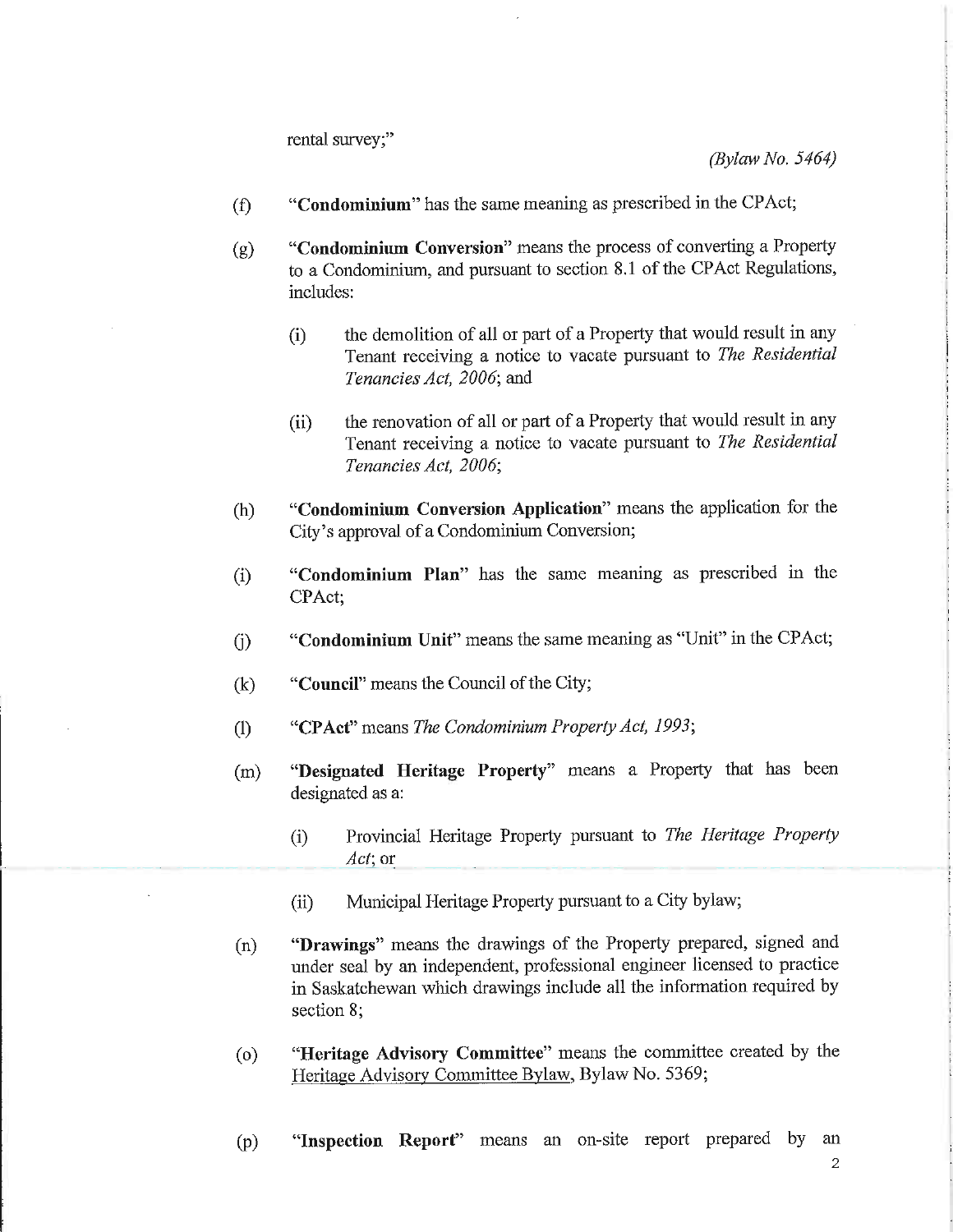independent professional engineer or architect licensed to practice in Saskatchewan, which report includes all the information required by section 7;

- (q) "Life Safety Requirements" means the minimum requirements in applicable acts, regulations, codes, bylaws, as may be amended from time to time, that contain requirements, relating to building conditions, that ensure that a building is not deficient in features that are essential to human health during the normal operation of the building and in the case of an emergency;
- (r) "Property" means an existing residential building designed for or occupied as two or more Rental Dwelling Units, but which building does not include short term temporary rental accommodations such as a motel or hotel;"
	- (r.l) "Secondary Suite" has the same meaning as in the City of Moose Jaw Zoning Bylaw No. 5346."

(Bylaw No. 5464)

- (s) "Rental Dwelling Unit" means one or more rooms that:
	- (i) are rented to a Tenant;
	- (ii) are used as a residence; and
	- (iii) have sleeping, cooking and toilet facilities;
- (t) "Right of First Refusal Guarantee" means a document creating a legal obligation of the owner of the Property to provide a Tenant the right to purchase the Condominium Unit that corresponds to the Tenant's Rental Dwelling Unit:
	- (i) at a price equal to or less than the Condominium Unit will be offered for sale to the public; and
	- (ii) on terms that are no less favourable than that will be offered to the public purchasing the Condominium Unit;

Which right will be exercisable within 60 days following the date the Condominium Conversation Application was approved;

- (v) "Tenant" means a person occupying a Rental Dwelling Unit within the Property as at the Application Date;
- (w) "Tenant Transition Assistance Measures" means the actions that could be taken to relieve any significant hardship to Tenants of a Property created by a Condominium Conversion of that Property; and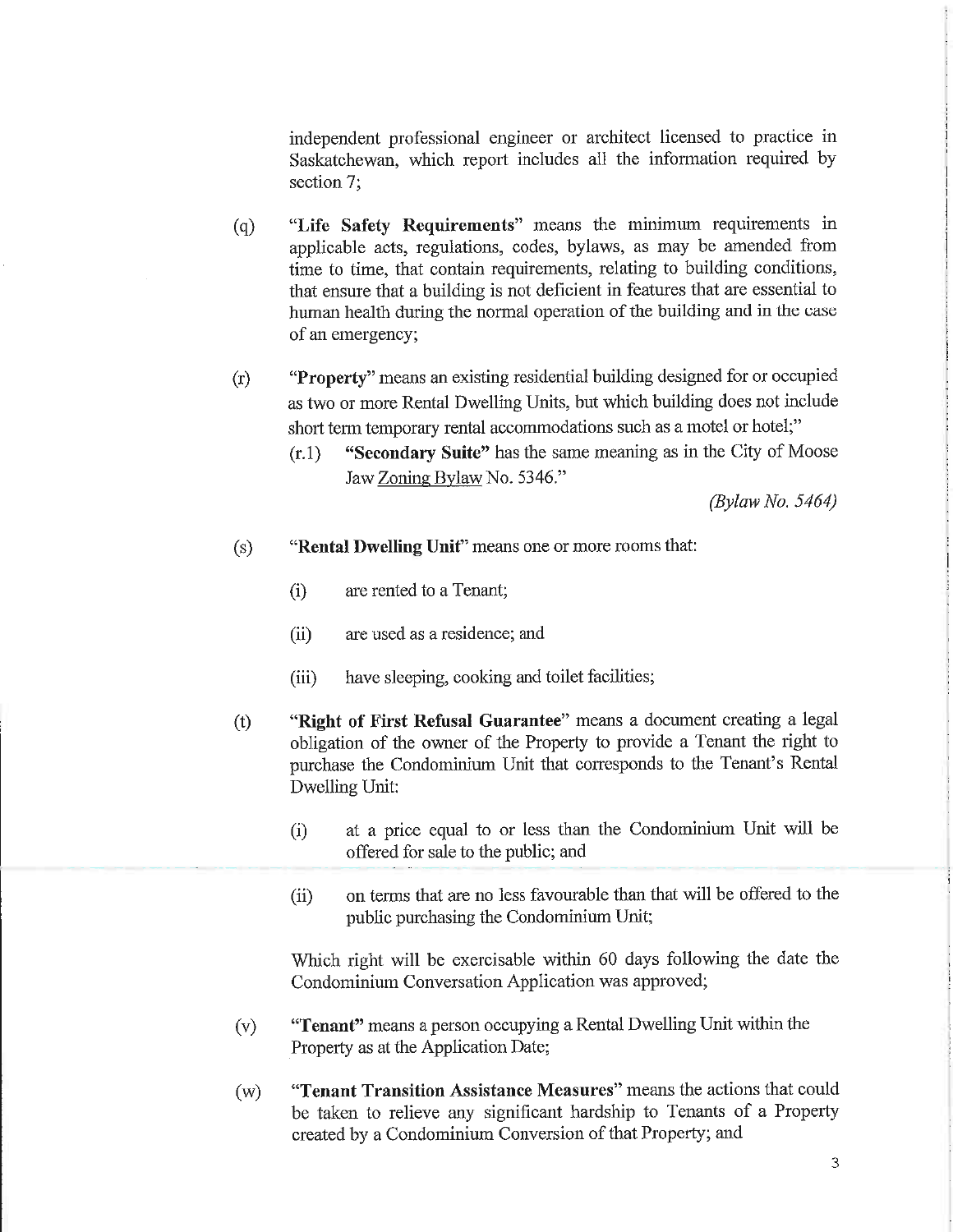- (x) "Vacant Property" means a Property that may have been vacated due to a fire or public health order for any other reason:
	- (i) in which 50% or more of the Rental Dwelling Units are vacant as of the Application Date; and
	- (ii) the average vacancy rate for the past 12 months prior to the Application Date has been 50% or more.

#### Authority

- 3(1) The authority for this Bylaw is section 8 of The Cities Act and clause 10(1)(b) and subsection 10(5) of the CPAct.
	- (2) Pursuant to clause  $10(1)(b)$  of the CPAct, the Approving Officer is authorized to approve on behalf of the City, a proposed division of buildings or land as shown on a Condominium Plan respecting the Condominium Conversion of Property with 49 or fewer Rental Dwelling Units.
	- (3) Approval for a proposed division of buildings or land as shown on a Condominium Plan respecting the Condominium Conversion of a Property with 50 or more Rental Dwelling Units, shall be determined solely by Council.

#### Conversion of Properties

- 4 Every owner of a Property wanting to convert that Property to a Condominium shall submit a Condominium Conversion Application to the City which application shall include the following:
	- (a) completed Condominium Conversion Application form;
	- (b) the applicable Application Fee;
	- (c) a description of the Property;
	- (d) a copy of the proposed Condominium Plan that meets the requirements for approval of a Condominium Plan under the CPAct;
	- (e) two full size copies and one reduced  $(8\frac{1}{2}$ " by 11") copy of the Drawings;
	- (f) an Inspection Report;
	- (g) a written plan of proposed work to the Property to remedy any deficiencies related to Life Safety Requirements identified in the Inspection Report;

4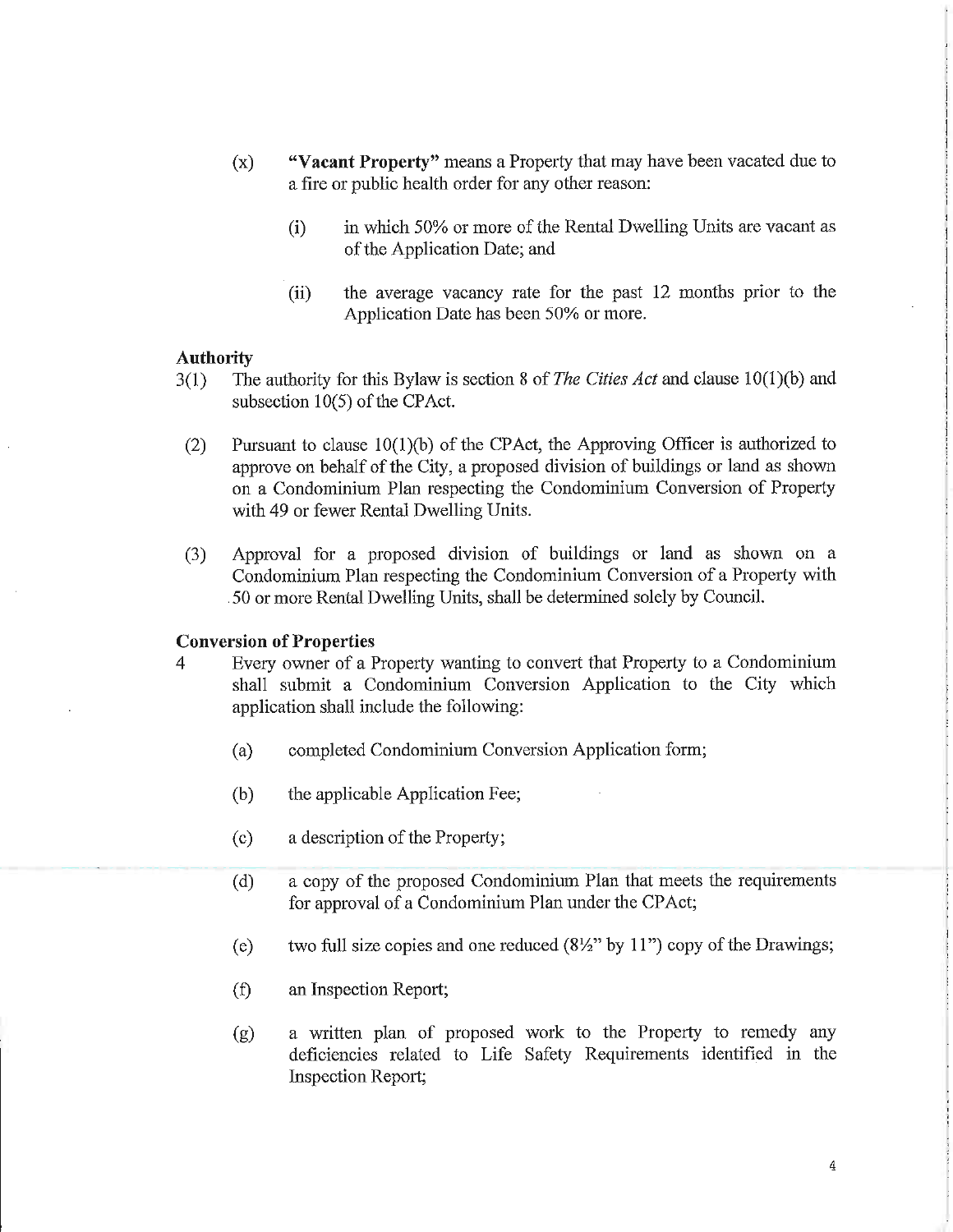- (h) a copy of the completed building permit application for construction or repairs to the Property to remedy any deficiencies identified in the Inspection Report;
- (1) an affidavit of service demonstrating that every Tenant has been provided with the following, by registered mail:
	- (1) notice that the owner of the Property has applied to the City for approval for the conversion of the Property into a Condominium;
	- (ii) information identifying the City's website address;
	- (iii) contact information for the Office of Rental Tenancies;
	- (iv) a copy of this Bylaw;
	- (v) a written document that:
		- (A) explains the Tenancy Guarantee;
		- (B) creates a legal obligation on the owner of the Property to
			- provide the Tenant with the Tenancy Guarantee; and
		- (C) affirms the Tenant's right to rely on the Tenancy Guarantee;
	- (vi) a written document that:
		- (A) explains the Tenant's right of first refusal to purchase the Condominium Unit in which the Tenant is residing as of the Application Date;
		- (B) creates a legal right for the Tenant, exercisable at any time within thirty (30) days after receipt, of the option to purchase the Tenant's Condominium Unit at a price equal to or not more than the price at which the Condominium Unit will be offered to the public and on terms that are not less favourable;
		- (C) estimates of all additional charges for management, maintenance and condominium fees or service charges that the Tenant would be required to pay as an owner of the Condominium Unit;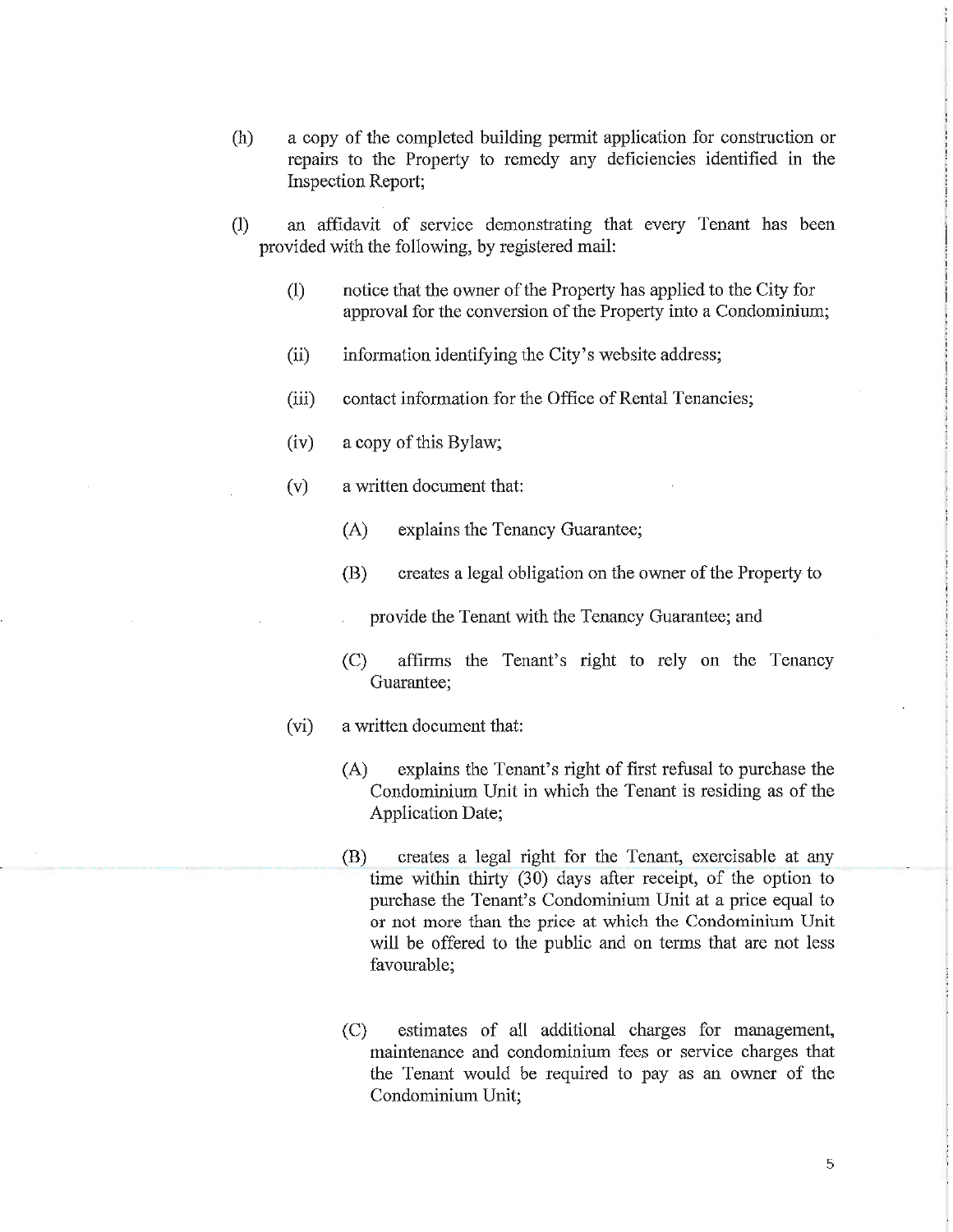- (D) contains a copy of the Inspection Report; and
- (E) discloses financial reserves for replacements and repairs for the Property;
- (vii) such other information as the Approving Officer may require;
- (i) copies of the other documents required by the CPAct for approval of a Condominium Plan;
- (k) such other information or documentation the Property owner wants to provide to satisfy the City that it should approve Condominium Conversion Application; and
- (1) such other information as the City may require to satisfy itself that the requirements for approval of the Condominium Plan in the CPAct have been met.

(Bylaw No. 5464)

- (2) No Condominium Conversion Application will be considered until all the information required in this section has been provided to the City.
- (3) A Secondary Suite or a Property which includes a Secondary Suite is not eligible for conversion to a Condominium except in conformance with the Zoning Bylaw and Building Bylaw requirements for two unit dwellings.
- (4) No condominium conversion application will be considered unless the CMHC vacancy rate is 3% or greater, unless the subject property is a Vacant or Heritage property under the definition of this bylaw.

(Bylaw No. 5464)

#### Conversion of Vacant Properties

- 5 If the Property is a Vacant Property then, in addition to the information required under subsection (1), the owner shall provide:
	- (a) an affidavit stating that the Property meets the definition of a Vacant Property; and
	- (b) a monthly summary of the Property's occupancy for the 12 months prior to the Application Date.

#### Conversion of Designated Heritage Properties

6(1) If the Property is a Designated Heritage Property and the Approving Officer determines that a Condominium Conversion may affect the heritage aspects of the Property then, prior to any approval or denial of the application, the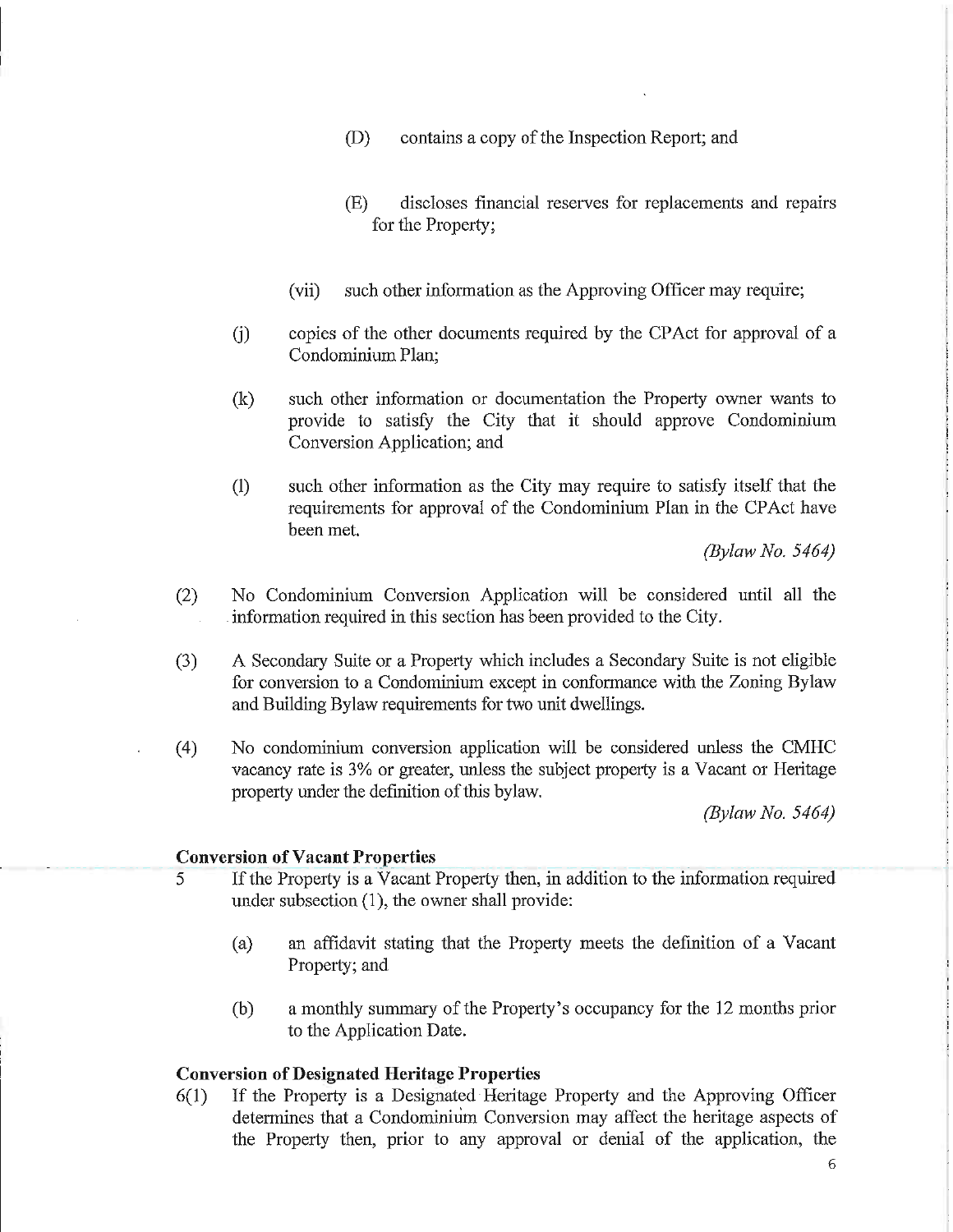Approving Officer shall provide a copy of the application and the supporting materials submitted to the City to the Heritage Advisory Committee for its review.

- (2) Following the review of the application and materials under subsection (1), the Heritage Advisory Committee shall in writing advise the Approving Officer as to whether, in the Committee's opinion, the Condominium Conversion applied for will adversely impact the heritage features of the Property.
- (3) Applications for condominium conversion of Designated Heritage Properties are exempt from minimum CMHC vacancy rate criteria (Section  $11(1)(b)$ ) (Bylaw No. 5464)

#### Inspection Report

- 7 At minimum, the Inspection Report shall include:
	- (a) an independent, structural analysis of the Property's condition;
	- (b) a description of potential items of repair or replacement for the Property;
	- (c) an analysis of Life Safety Requirements aspects of the Property, including any deficiencies to the Life Safety Requirements aspects of the Property;
	- (d) area, height and classification of the Property under the current National Building Code of Canada;
	- (e) an analysis of the Property for compliance with or any variances from all applicable aspects of the statutes, regulations, codes or bylaws relating to building requirements; and
	- (f) recommendations for corrective measures for the Property to become compliant with statutes, regulations, codes or bylaws relating to building requirements.

#### Drawings

- 8 At minimum, the Drawings shall include:
	- (a) a site plan for the Property;
	- (b) the locations of all work to be done at the Property;
	- (c) the details of the work to be done at the Property;
	- (d) the corridor pressurization system complete with fire dampers and any new shafts for duct work;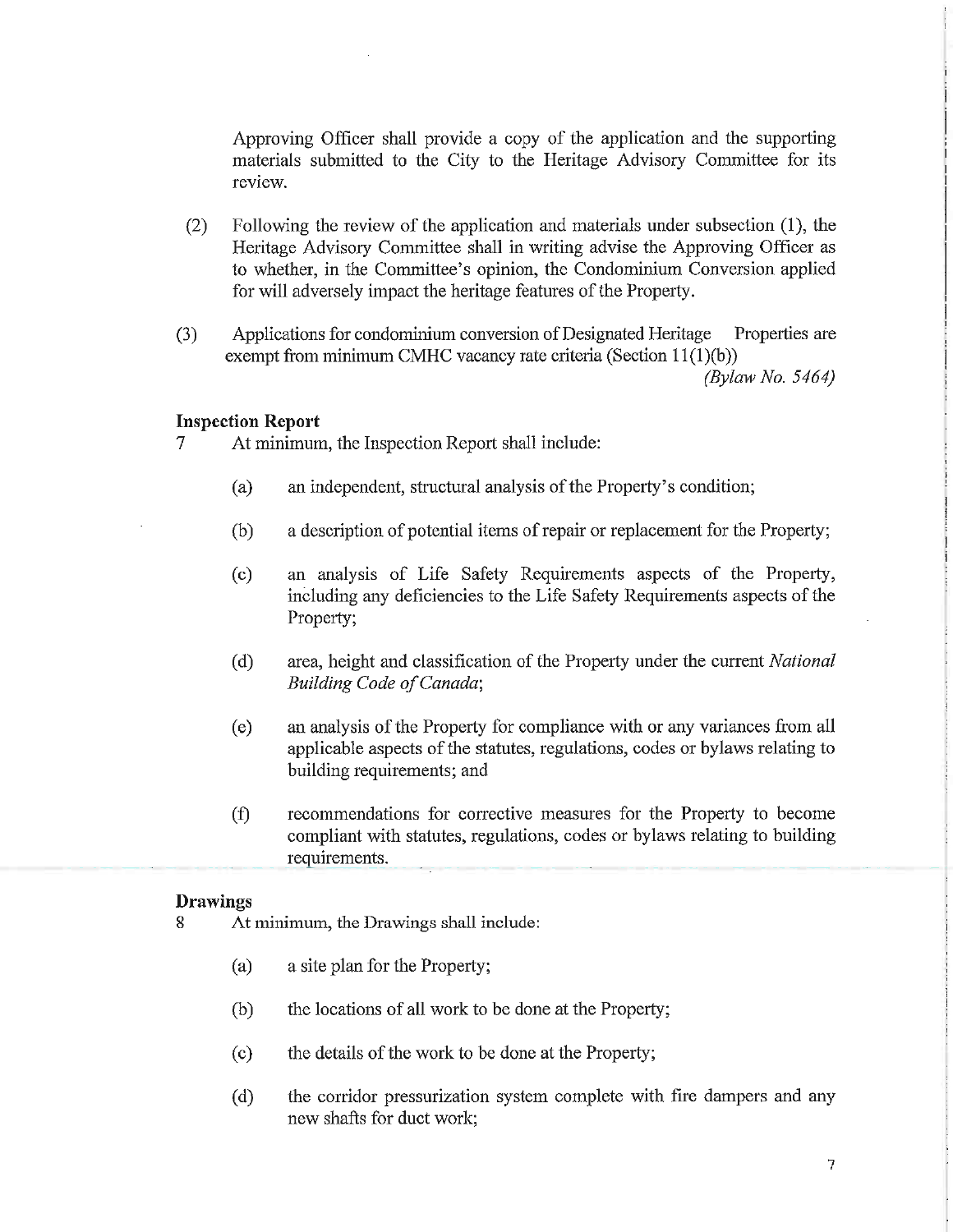- (e) the shaft construction details;
- (f) the sprinkler system drawings including all components of the fire alarm system; and
- (g) the exit signs and emergency lighting.

#### Sale of Condominium Units

9 Every owner of a Property subject to a Condominium Conversion Application shall not offer any Condominium Units respecting that Property for sale to anyone other than the Tenants of that Property until the Condominium Conversion Application is approved.

#### Condominium Conversion Approval

- 10(1) The Approving Officer's and/or Council's decision to approve or deny a Condominium Conversion Application shall be based on whether it is satisfied that the conversion of the Property:
	- (a) will not significantly reduce the availability of rental accommodation in the City;
	- (b) will not create significant hardship for any or all of the Tenants of the Property; and
	- (c) the Property and the land upon which it is located have the physical characteristics considered necessary by the City to make the Property suitable for Condominium Conversion.
	- (d) meets all approval criteria listed in Section 11 .

(Bylaw No. 5464)

- (2) Upon an approval of Condominium Conversion Application, the City Clerk is authorized to sign a certificate described in clause  $10(1)(b)$  of the CPAct, which certificate is required to be submitted for approval of a Condominium Plan under the CPAct.
- (3) Within 10 days of a decision under this Bylaw, the City shall provide written notice of the decision to the owner of the Property.
- (4) Prior to Council's consideration of a Condominium Conversion Application the Approving Officer shall evaluate the application and any related material and prepare a report for Council.

 $\, 8$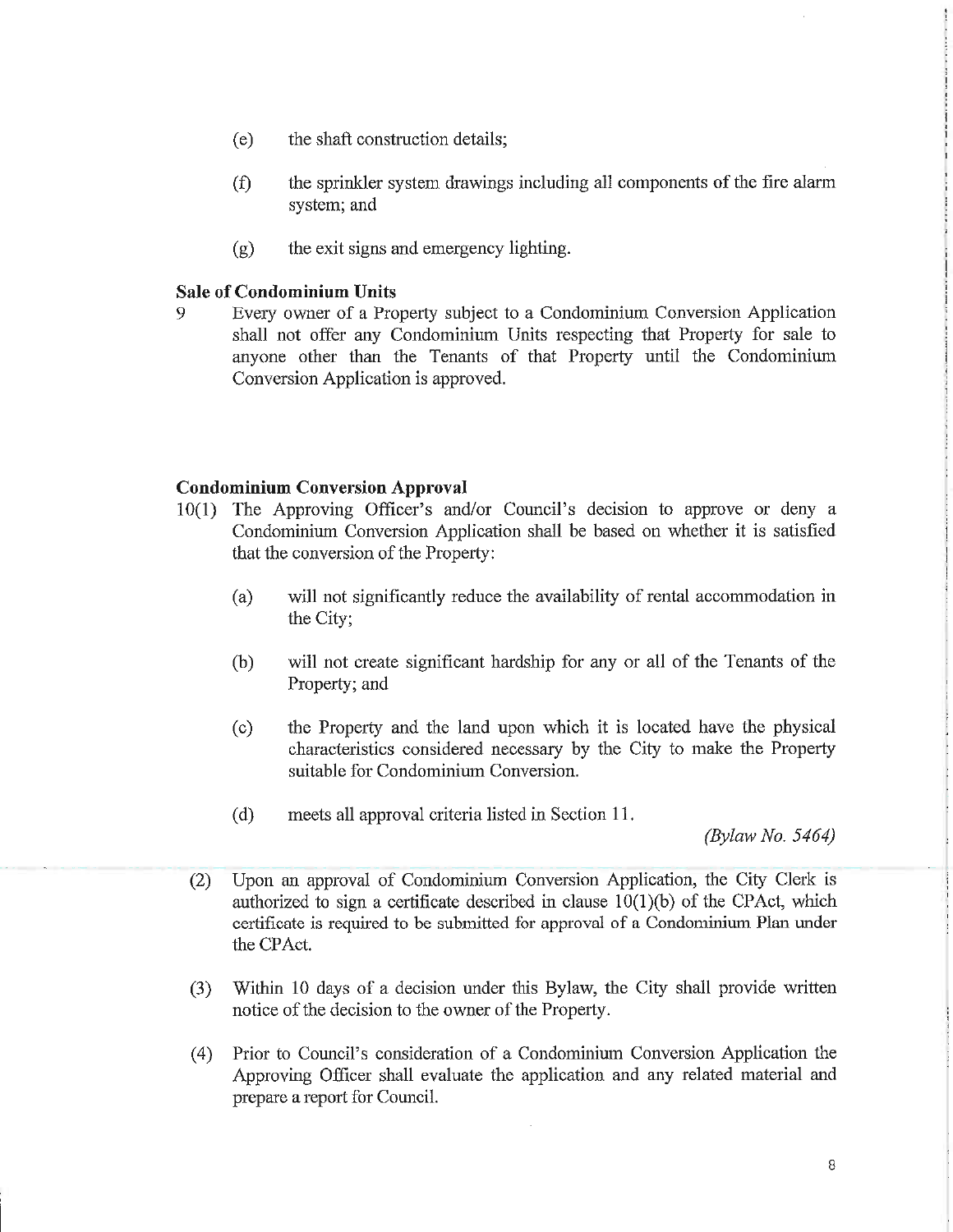- (5) Where a Condominium conversion involves a Designated Heritage Property, the report in subsection (4) will include the advice provided by the Heritage Advisory Committee whether the Condominium Conversion will adversely impact the heritage features of the Property.
- (6) In the event the Heritage Advisory Committee determines in its recommendation that the owner's Condominium Conversion will adversely impact the heritage features of the Designated Heritage Property that it is the subject of a Condominium Conversion then the Approving Officer or Council may deny the Condominium Conversion.

(Bylaw No. 5464)

(7) The Municipal Planning Commission shall review the report of the Approving Officer and shall make a recommendation to Council."

(Bylaw No. 5464)

#### Approval Criteria

11(1) Each of the following criteria must be met for the Approving Officer and Council to satisfy themselves of the issues in subsection 10(1):

(Bylaw No. 5464)

- (a) whether the owner paid the applicable fee and submitted all the information required for a Condominium Conversion Application under sections 4 and/or 5;
- $(b)$  the CMHC Vacancy Rate is  $3%$  or greater;

(Bylaw No. 5464)

- (c) there are no outstanding property taxes owing on the Property; (Bylaw No. 5464)
- (d) the Property is not subject to any agreements that:
	- (i) restrict the owner from converting the Property into condominiums;
	- (ii) require the owner to maintain the Property as rental property;
	- (iii) restrict the owner from redividing the Property into one or more Condominium Units;
- (e) the City's acceptance of the owner's written plan of proposed work submitted under clause  $4(g)$ , to remedy any deficiencies in the Property related to the Life Safety Requirements identified in the Inspection Report;
- (f) the City's acceptance of the owner's completed building permit application submitted under clause 4(h), for construction or repairs to the Property to remedy the deficiencies identified in the Inspection Report; and
- (g) the Property is suitable for conversion into a Condominium such that it meets the current requirements of all applicable statutes, regulations, codes

9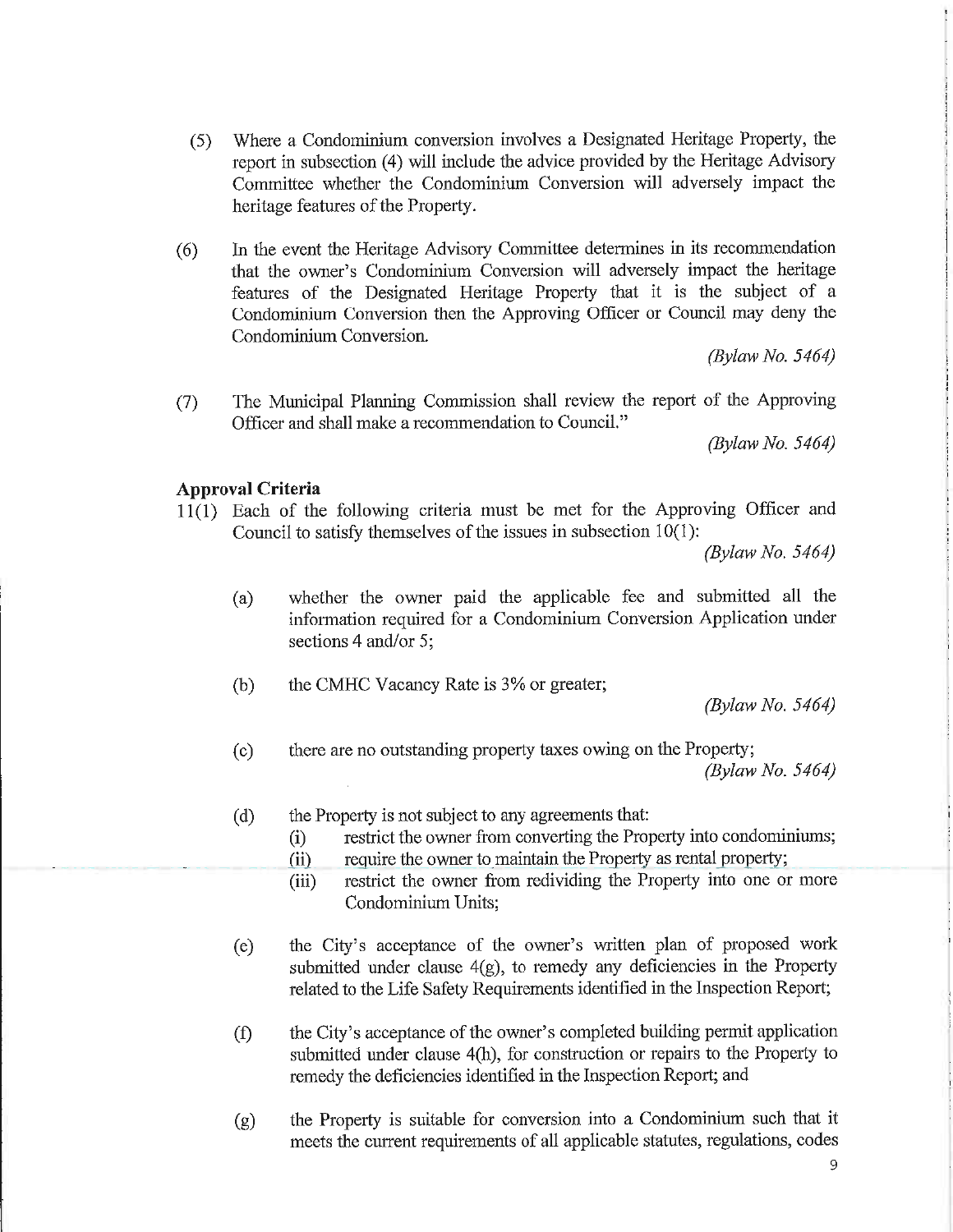and bylaws as of the Application Date.

(2) Notwithstanding subsection (1) the Vacancy Rate in clause (l)(b) is not a criterion for determining the approval of a Condominium Conversion Application respecting a Vacant Property.

#### Appeal Procedure

- 12(1) A decision of the Approving Officer to approve or deny a Condominium Conversion Application may be appealed by the owner to Council within 30 days following the date of receipt of the notice of the decision in subsection 10(3).
	- (2) Council shall render a decision on an appeal within 60 days following the receipt of the appeal.
	- (3) On appeal Council shall consider the issues in subsection 10(1) and the criteria in section 11 and confirm or set aside the decision appealed from.

#### Application of Other Legislation

- 13(1) Any rights conferred by this Bylaw are in addition to, and not in derogation of, any other right of action or any other remedy available pursuant to any other Act or law.
	- (2) Where a Condominium Conversion has been approved, a Tenant may enforce a Tenant Guarantee or Right of First Refusal Guarantee through any remedy available pursuant to any act or law, including through The Residential Tenancies Act, 1993.

#### Assignment

14 The owner of a Property subject of a Condominium Conversion Application shall ensure that any and all agreements the owner enters into with any Tenant for the purpose of providing Tenant Transition Assistance Measure, shall be binding on the Property owner's heirs, successors, assigns, agents, and property managers.

#### Public Notice

- 15 Prior to the consideration of a Condominium Conversion Application under this Bylaw, the City shall provide public notice that a Condominium Conversion Application has been received and will be considered for approval on a date certain, which notice shall be given as follows:
	- (a) notice of the matter shall be published in two consecutive Saturday editions of the Moose Jaw Times Herald;
	- (b) notice of the matter shall be posted on the City's web site at least seven days prior to the consideration of the matter; and

10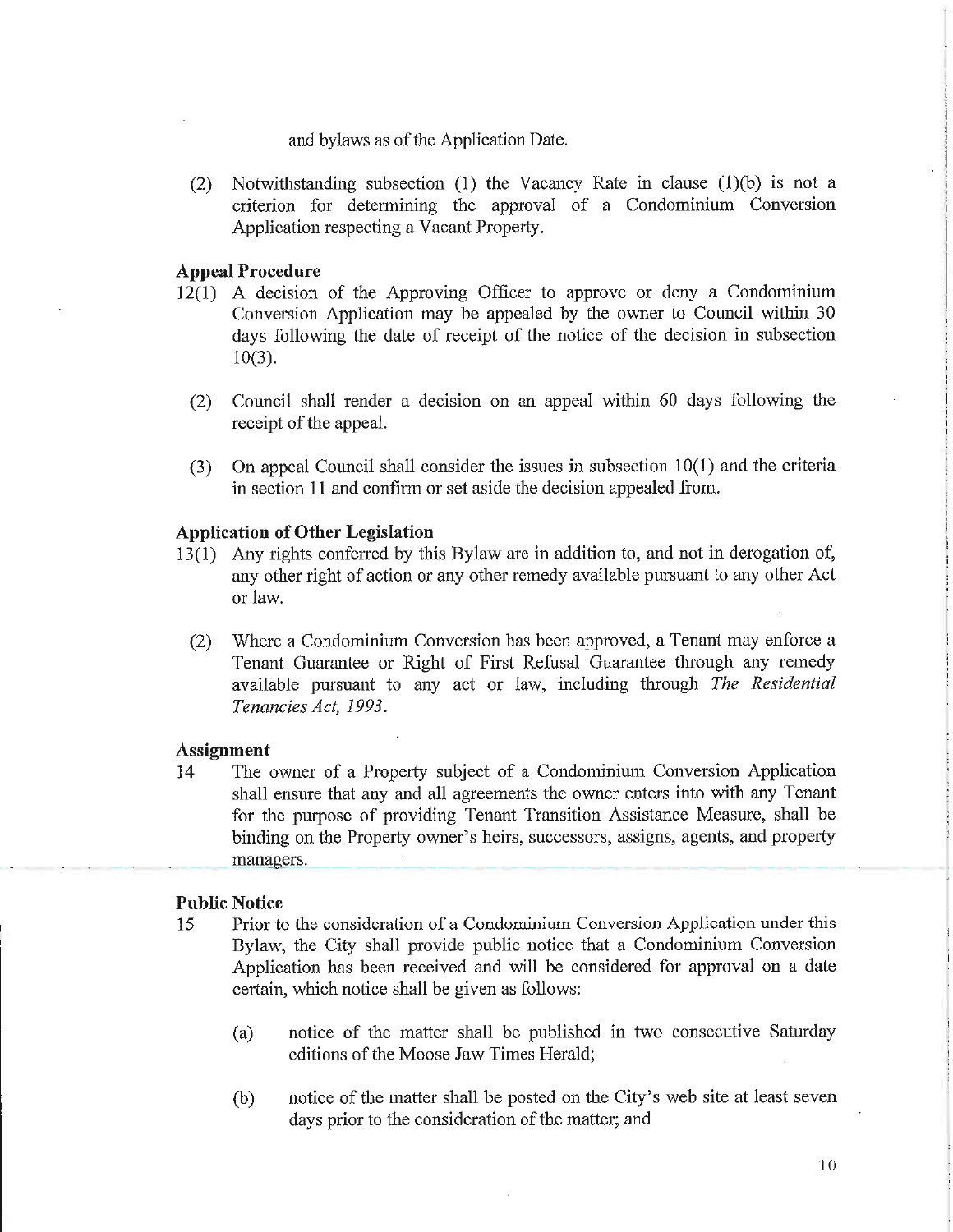(c) notice of the matter shall be posted on the Property subject of the Condominium Conversion Application at least 14 days prior to the consideration of the matter.

#### Registration

- 16(1) The Condominium Plan and titles for the Condominium Units that were the subject of a Condominium Conversion Application shall be registered at Information Services Corporation within two years of the date the Condominium Conversion Application was approved under this Bylaw.
	- (2) Approval of a Condominium Conversion Application under this Bylaw shall be void if the Condominium Plan and Unit titles are not registered within the time prescribed in subsection (1).
	- (3) The Approving Officer may approve one extension of the registration deadline in subsection (1) for the Condominium Plan and Condominium Unit titles.
	- (4) The extension period in subsection (3) shall not exceed six months.
- 17 This Bylaw comes into force on the day of passage.

READ A FIRST TIME ON AUGUST 20,2012

READ A SECOND TIME ON AUGUST 20, 2012

READ A THIRD TIME AND PASSED ON SEPTEMBER 4, 2012

(sgd) "Glenn Hagel" MAYOR

(sgd) "Myron Gulka-Tiechko" CITY CLERK

(Seal)